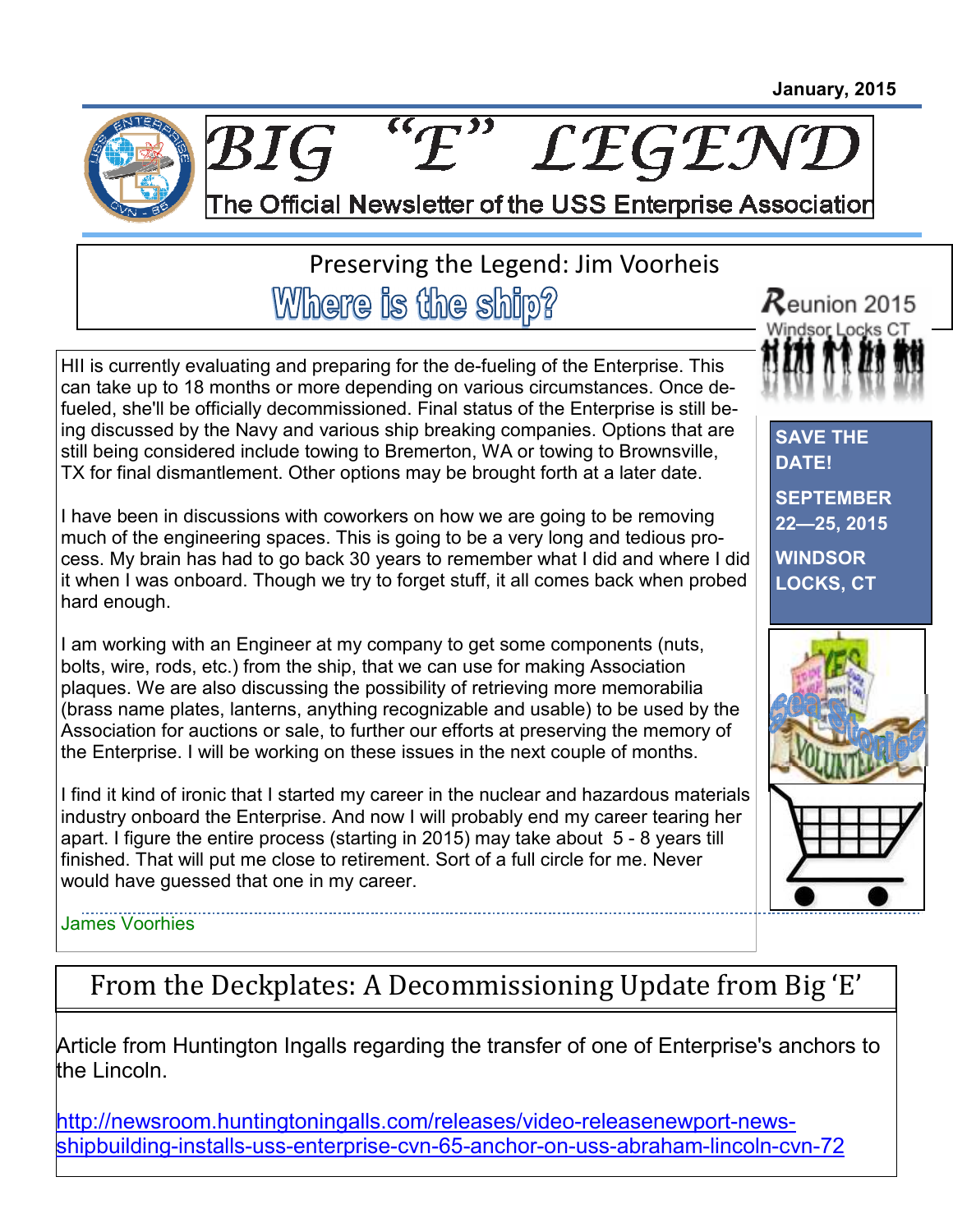### *2015 Association Officers*

Harrison Gerstlauer **Board of Dir.** hgerst@q.com Bill Slupe **Historian** Historian wslupe1@aol.com **Open Position Mewsletter** 

Don Thiry Chairman donthiry@gmail.com Jim Voorhies Vice Chairman jamesvco@cs.com Jerry Pearson Treasurer jerrycvan65@gmail.com Robin Spelman Recording Sect. robinspelman@gmail.com Bill Newby Past Chairman unclebill65@comcast.net Chas Folick Past Chairman willyfudd@msn.com Don Rasmussen **Past Chairman** planes17g@gmail.com Rich Kehoe Board of Dir. cvan65@comcast.net Ken Ford **Board of Dir.** kenford94@hotmail.com Larry Ragan **PAO Web** dpclragan@gmail.com Art Dumas Membership allendumas@gmail.com Marylee Thiry **Marylee.**thiry **Marylee.thiry** marylee.thiry **@gmail.com** Jim Johnson Parliamentian pugsley1946@gmail.com Rich Kehoe Ships Store cvan65@comcast.net Tom Reed 2015 Reunion bigetruckertom@yahoo.com Roger Womack 2016 Reunion rogerw339@centurytel.net Doug Braun 2017 Reunion ddb147@hotmail.com

## WATERLOO IOWA HIGHLIGHTS

# For Love or Money

Glen and Sally Lee

One of the highlights of the 2014 Waterloo reunion was a dinner held at the restored Historic Brown Derby Ball Room, a 20's era speakeasy. Dinner was a delightful buffet.

It was a fun and entertaining evening. The play For Love or Money was put on by E2G,Inc. The wait

staff was all part of an elaborate ruse. A "murder" was committed and the

number of suspects was rampant. It was a struggle for power and money and perhaps an affair (the three primary drivers of crime). It involved a floozies of a waitress, a Romeo type waiter, a very grim supervisor and other delightful characters. Each table was able to put forth their solutions for who was the perpetrator. One theory was that the Thirys were central, but was proved to be false. The final revelation proved it was one of the staff rather that the Associations Chairman; we still have our suspicions.

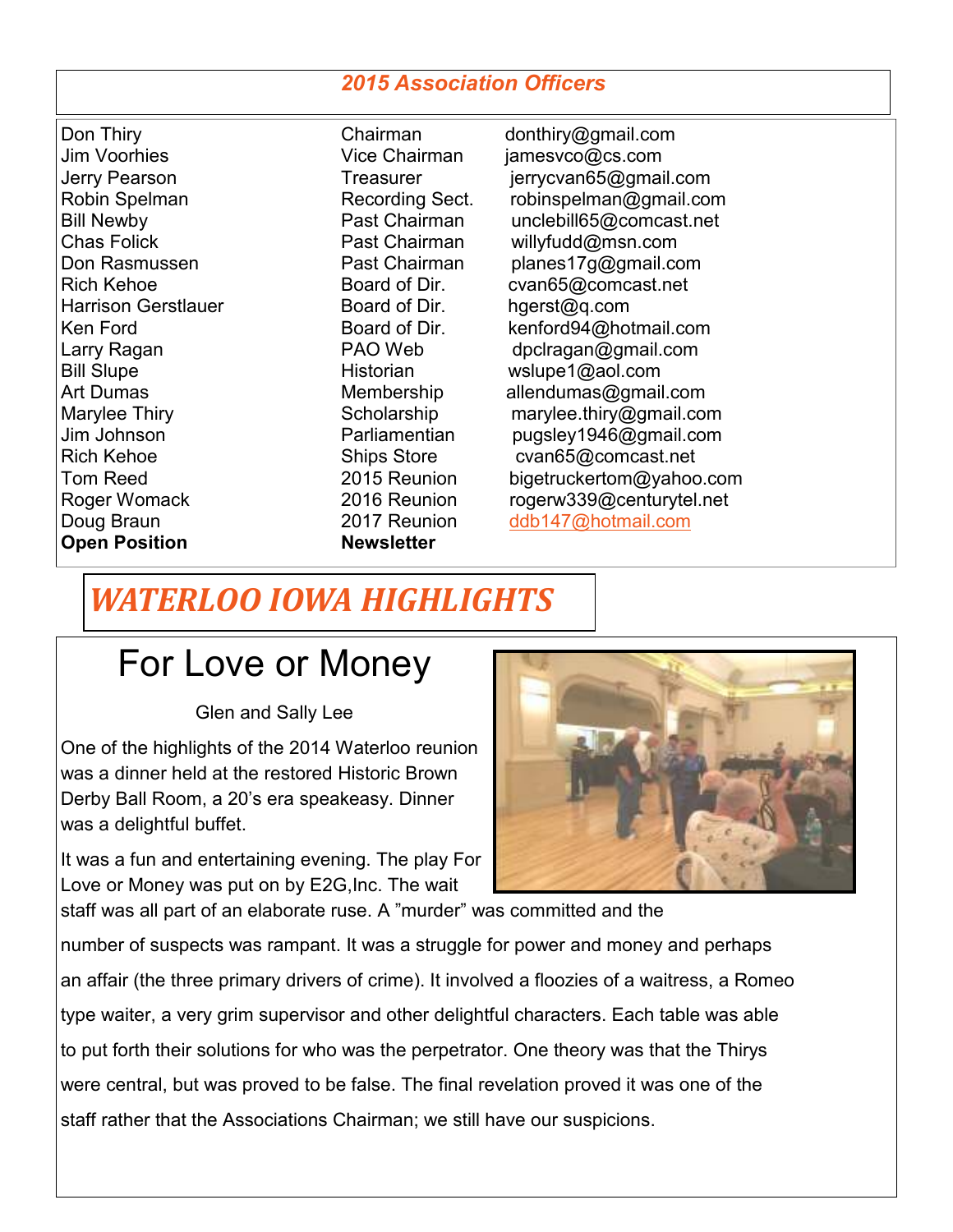# *WATERLOO IOWA HIGHLIGHTS*

#### Linda Slupe

In late September some of the navy sailors that served on the USS Enterprise over the last 50 years gathered for the annual USS Enterprise Association reunion, in Waterloo, Iowa. This year's reunion was hosted by Mike Butler, a local Cedar Valley resident. The reunion was good time for all in attendance. Mike had scheduled several special events during our stay.

 One event included a fabulous box lunch and self guided tour of a farming museum. We saw many common and uncommon farming implements, including a *Waterloo Boy*, an early kerosene tractor, and early ancestor of the modern day *John Deere* tractors. The many displays included refurbished old cars and trucks, other equipment used in dairy farming, blacksmithing, and many of the features of farm living (in the late 1800's and early 20th century). During the tour I climbed aboard large tractor and found myself "truly a small lady on a huge machine!" There was even a functioning corn shucker and a grinding wheel for making corn meal. The tour included a lovely display of handcrafted quilts. The quilt display also included unique barn quilts that frequently decorate the farmer's barns, each design, distinctive and beautiful.

 Another tour took us to a John Deere assembly plant located, just outside of Waterloo, that assembled large tractors. We were ferried through the plant on a special trolley to observe (and not touch) the equipment. It truly was an amazing plant, from the robotic painting (that signature John Deere green and yellow) line, to the automated assembly line, assisted and directed by human workers. The tour was about an hour in length. All in all, we were awed by the huge manufacturing plant and impressed by the shiny new John Deere products.

 One evening we had a unexpectedly fun murder mystery dinner. It combined excellent food and entertainment that had us laughing and trying to expose the villain during in our serving staff.

 One of our best events during the reunion was the self guided tour of the Grout Museum (named after the benefactor). The museum has broad range of exhibits. Our group came to learn about the five Sullivan brothers, natives of Waterloo, who enlisted together, served together, only to all die together when the USS Juneau (CL 52, an anti-aircraft cruiser) was sunk during one of the naval battles off Guadalcanal, in November of 1942. The displays and story posters of this event were extremely well done, as were the other WWII, Korea, and Vietnam exhibits. What a thrill to be an able to see the Sullivan Brothers honored in their own home town and cementing the strong relationship between the family, the town, and the Navy.

 To top all this, our reunion banquet, at the hotel the last evening, featured a very special speaker, Kelly Sullivan-Loughren, the granddaughter of the oldest (George) of the Sullivan brothers and grandniece of the four other brothers. She gave us wonderful insight into the family story and the events following the brothers loss. While teaching is her profession, she has a family. She is also the official representative/ambassador for the Sullivan family and the sponsor for USS the Sullivans (DDG-68), a Burke class, Aegis destroyer. Her presentation was not only informative, but also, enthusiastic and upbeat. We were all very inspired with her presentation and enjoyed the evening.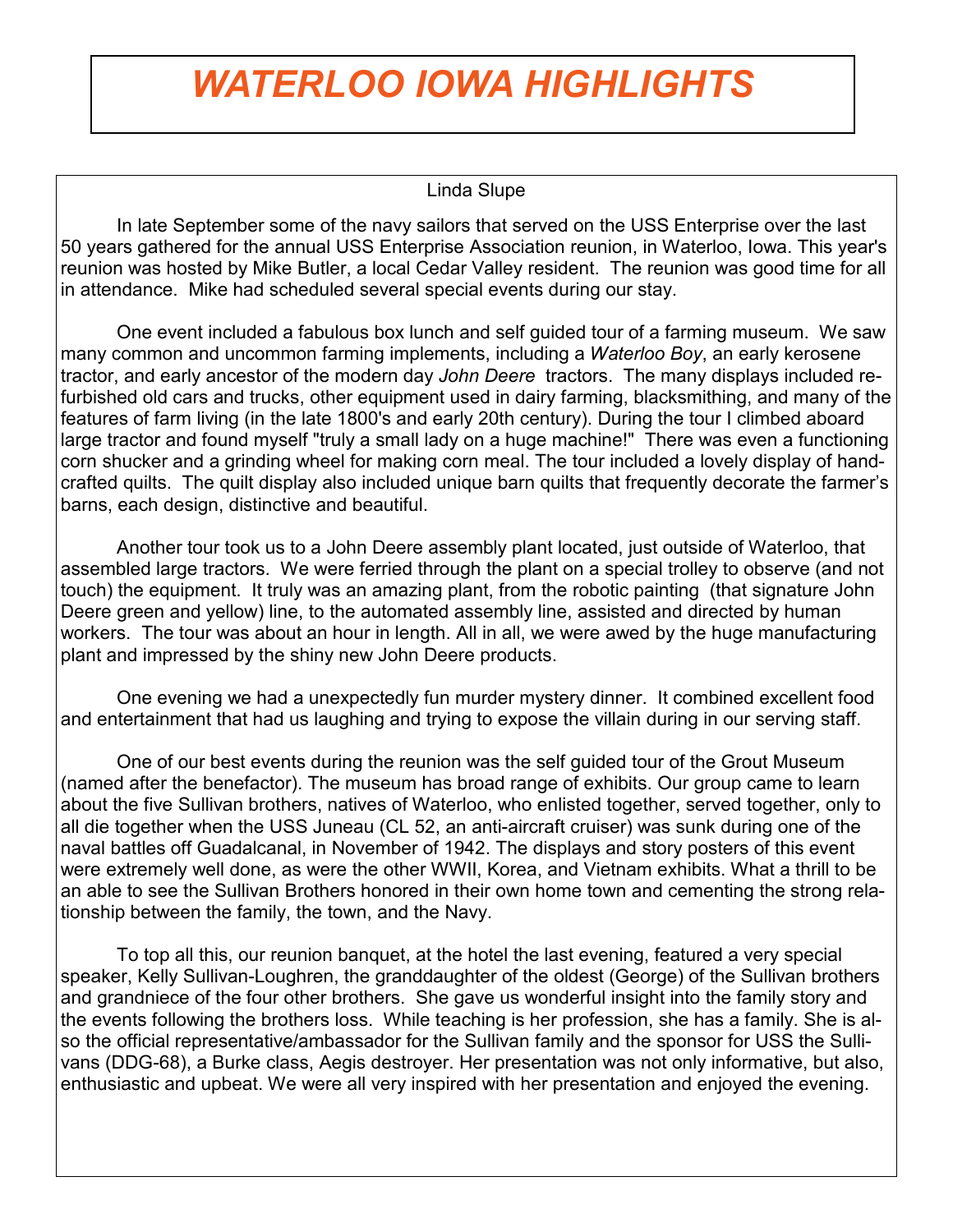### *Hitchin' a Ride on the Information Super Highway*  by Bill Slupe, Historian

I thought it might be helpful to share some information, since more often than not, folks seem to think I might actually know something . Through the process of osmosis, a personal experience and interest, and a large serving of sea stories, I have learned a few things about history, the military and our ship. So here are a few internet sites you may find of interest (and hopefully useful) .

 The NAVSOURCE site ( *http://www.navsource.org/* ) has a great collection of images of many ships and information on the images. It is operated by volunteers and I think they've done a great job.

 The Naval History & Heritage Command Center (NHHC) ( *http://www.history.navy.mil/* ) is headquartered in the Washington Navy Yard in Washington, DC. As the name implies, this office is the caretaker of the Navy's past. In addition to their library, operating museums, the NHHC has a broad range of on-line resources. Currently, on their home page, they have a subject link to the USS Enterprise that includes images, videos and the Command History reports from 1958 through 2011.

 There is a site ( *http://navysite.de/cruisebooks/index.html* ) that gives the reader on-line access to more than 800 ship's cruise books! We are very fortunate to have every Enterprise cruise book digitally copied and viewable. Each page has a light watermark; a small price to pay for access to such a resource. Now you might want to show the grandkids what you looked like when...

 I should also mention our own website ( *http://www.cvan-cvn-65.org/* ) can help keep you in touch with what's happening in the Enterprise Association. In conjunction with the Association we have a Facebook page: "Veterans of Enterprise" ( *https://www.facebook.com/vetsofenterprise* ). In addition to periodical posts the site is a good conduit for a wider and more diverse audience than we could reach otherwise. A typical posting may be seen by over 2000 viewers; some posting have drawn over 10,000! Readers can both read the posting and add their own comments.

 Occasionally, I have been asked where one can obtain a copy of their military record. The National Archives maintains a military records repository in St. Louis, Missouri. If you need a service record you can find information at : *http://www.archives.gov/veterans/military-service-records/* . Another site veterans may be interested in when trying to find out what ribbons and campaigns they were awarded is : *http:// www.usshorne.net/horne/images/ribbons/opnavnote1650.pdf* . Unfortunately, the document is dated March 2001 and I've not found any newer release of Opnavnote1650 available on-line.

 While the internet is a boundless source of information, sometimes it seems like finding something there can become a frustrating exercise in futility. If you prefer to learn or research our ship, going "*old school,*" a book, may be the way to go! Several years ago I met a doctor from New Zealand, Dr. David McKay. After spending over a decade studying and researching the USS Enterprise he published, what I consider, the most comprehensive story of the ship ever written. The book, *"USS Enterprise, CVA(N)/CVN-65,"* is nearly 700 pages and liberally illustrated. The book is a historical narrative that focuses on the ship, events and technical points, rather than personalities and the crew. The book is available for purchase ( ISBN is: 978 -1877427503 ).

 I am just scratching the surface of information and resources available, but I hope it may be of some use.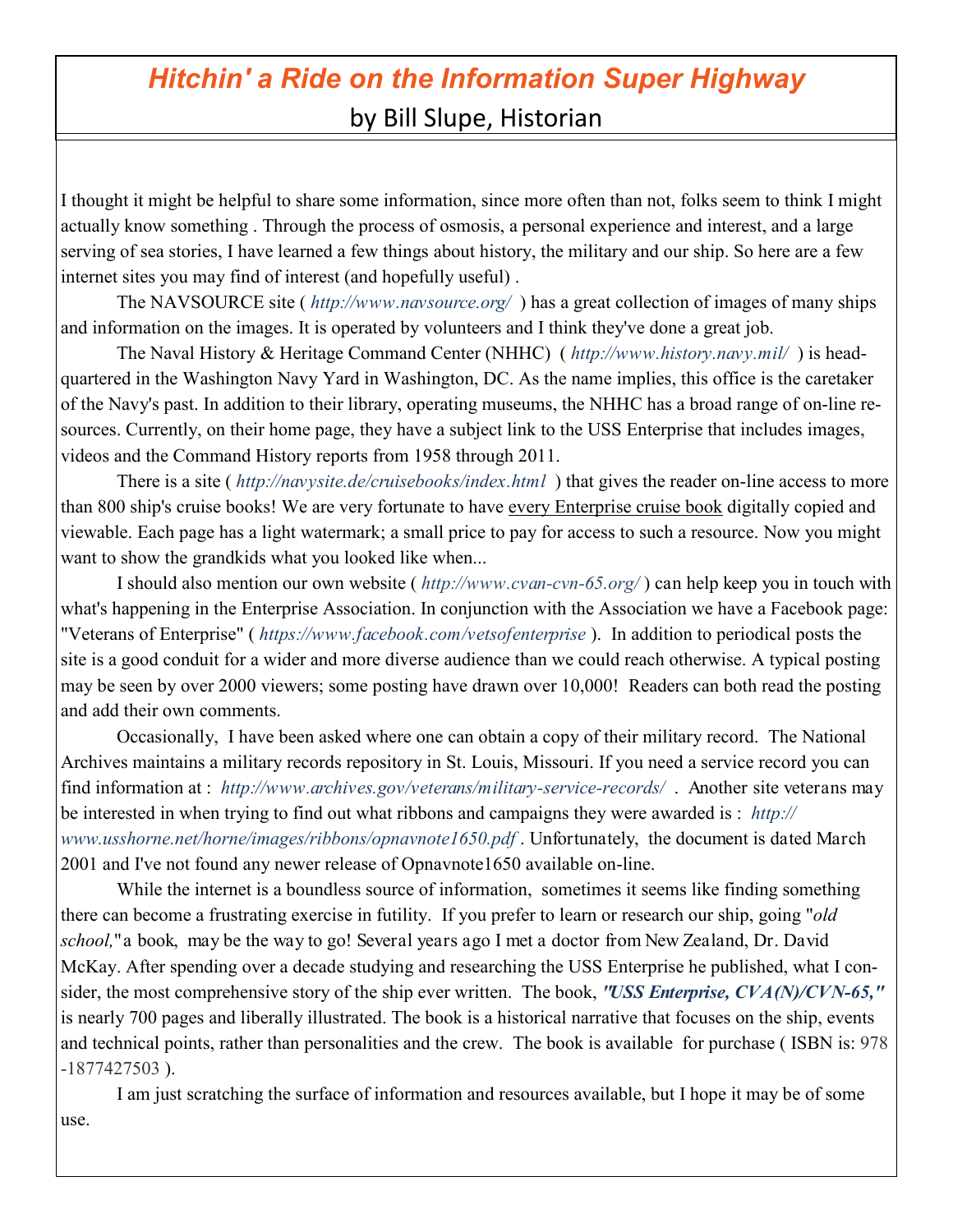



### NOTES FROM CONNECTICUT 2015

By the time you read this, the Holiday Season will be over, so no matter how you celebrated it Ray and I and our families hope you and your loved ones had a most wondrous one. Thru last August we had done a lot of the basic foundation work for the 2015 Reunion. We found the HillsPoint Hotel and Conferences in Windsor Locks. Since this is not a chain hotel we were able to negotiate a lower rate. Our rate will be about \$65 per night + tax. They have several Large Banquet Rooms, A good sized room for Ships Stores, and one for Memorabilia. While our Hospitality area will be in a lobby area as you know we usually tend to take over, so this should do nicely with a portable bar. There is one restaurant across the street and numerous chain restaurants and fast food about ten minutes away on Ella Grasso Blvd.

We are close to Bradley International Airport and central to most attractions we want to go to. We thought a visit to the Connecticut Air Museum at which we could hold our Memorial Service and then almost across the street is a Reserve component where I know the Maintence Command Master Sergeant.

Just up in Springfield, MA is the Eastern States Exposition, known locally as the Big E which will be in session at the same time as our reunion. I am working on making an arrangement with them for us to visit as a special group. The Big 'E' at the Big 'E'.

Other arrangements are being studied as well.

Since I broke my back in a fall in August Ray has been fantastic doing the necessary running around for both of us. I can't thank him enough. I am healing though it is a very slow process and I cannot drive as yet. I thank you one and all for your prayers and well wishes.

Further information will be forthcoming shortly. Again we wish you one and all a Wonderful New Year.

Your Shipmates,

*Tom Reed* 

*Raymond Cote, Jr.*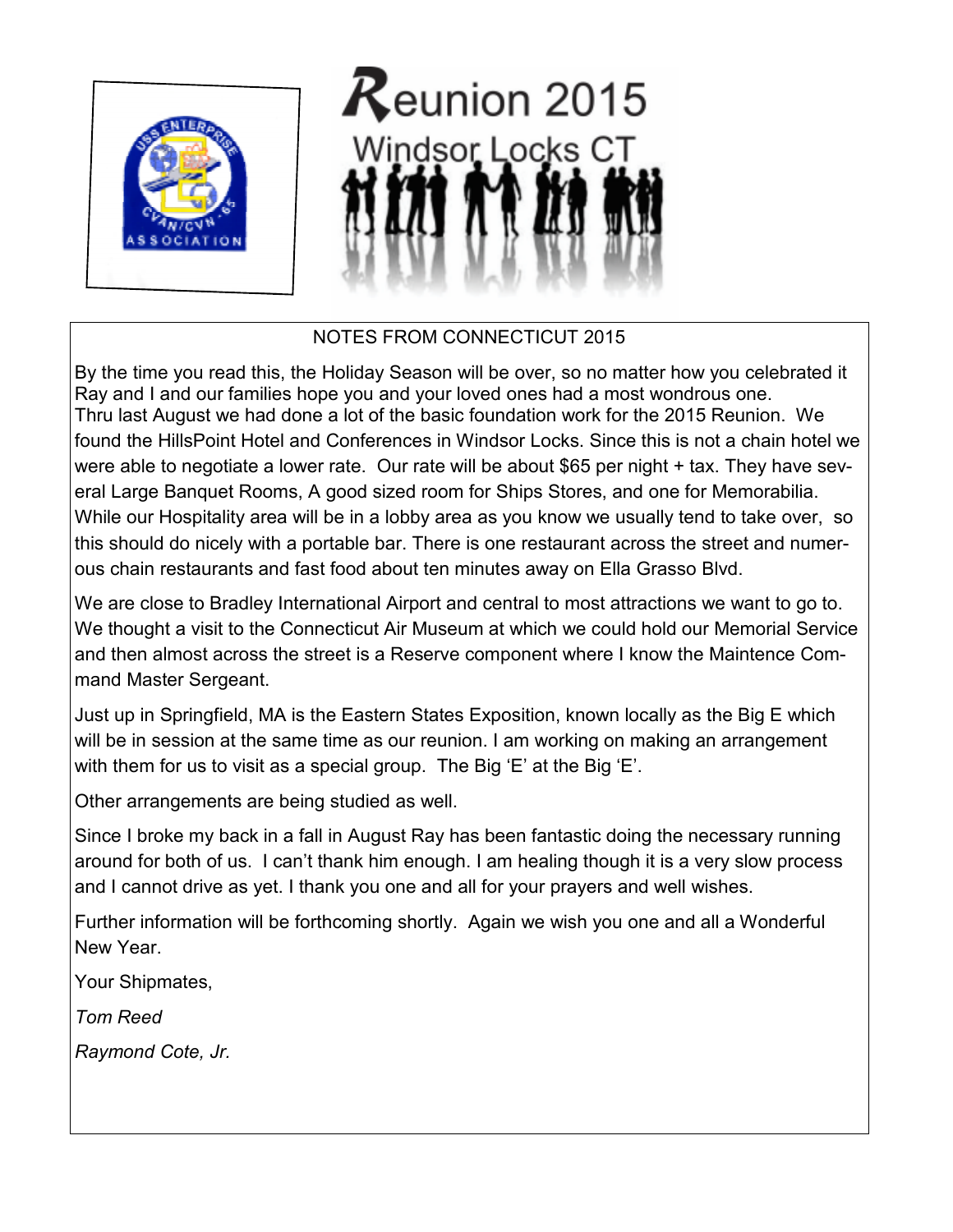# **Scholarship Awardee's 2014**

It is my pleasure to announce the following winners of our 2014 Scholarship Award:

Kelly Aloia

Ian Smith

Frances Browyn Walls

Great job on your academic achievements! Keep up the good work!

Marylee Thiry

Scholarships are available but apparently we forget or are independently wealthy. These are available to members, spouses, family members and grand children. You must be a member for at least one year. Applications are available at the website. If you need a paper copy mailed, please let me know!



We could use your help! We need people that have a way of communication, preferably E-Mail or fax / phone and can respond within a day or two when things need to be answered.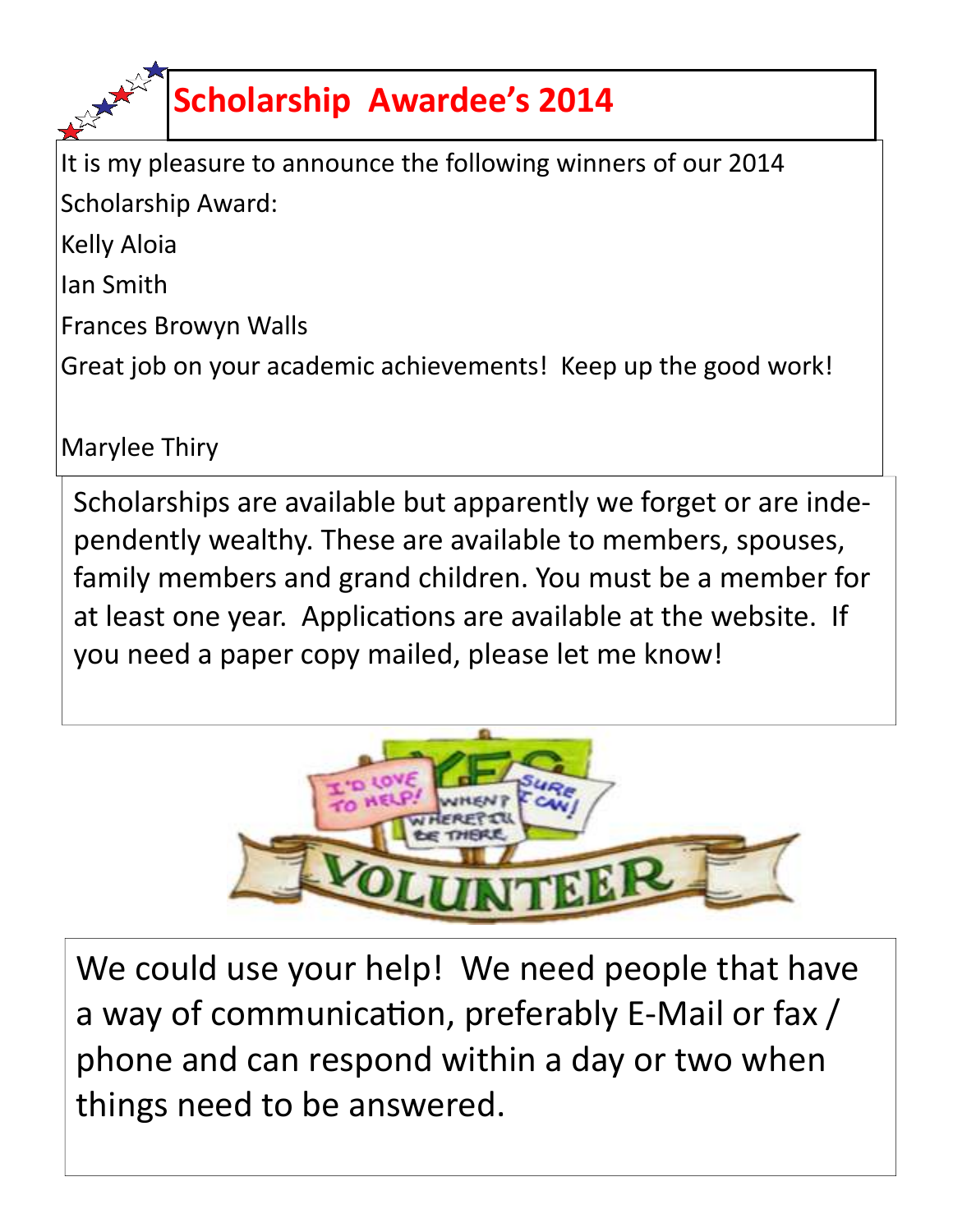## **From the Chairman…**





Don and MaryleeThiry

Shipmates,

 It's been a hectic few months since our Iowa reunion and time has just flown by. Best wishes for a peaceful new year. I would like to thank Mike Butler for hosting us in Waterloo, IA. We had the opportunity to visit The Sullivan's Museum and the John Deere plant as well as meet Kelly Sullivan-Loughren, the granddaughter of the oldest Sullivan brothers, George.

 Marylee and I are looking forward to seeing all of you again at our 2015 reunion which will be held in Windsor Locks, CT and hosted by Tom Reed and Ray Cote. More information is included in the newsletter and the registration form will be available soon online and in the next newsletter. Tom and Ray's contact information is also included in their highlights on the following page.

 The 2016 reunion is scheduled for Branson MO, hosted by Roger Womack and the 2017 reunion will be in Cody WY, hosted by Doug Braun.

 There are seven elected positions in the Association; there are also numerous appointed ones. All of which make our group a better one. We always need someone to help with any number of Association activities. If you would like to have the members visit your area - host a reunion. We are happy to send you a booklet that will walk you through all the steps of hosting. We also have members that are more than willing to help you with making your reunion a memorial one.

 I am reminded of several quotes on Volunteerism, the first is "**We make a living by what we do, but we make a life by what we give".** *Winston Churchill***.** The second is **"The future depends on what we do in the present",** *Mahatma Gandhi*. Both of these quotes perfectly reflect on the status of the Association. All of our officers are volunteers; they devote their time and energy to making sure we preserve the memory of the USS Enterprise. In addition we continue to offer scholarships to deserving members and their dependants through your generous donations.

 If you are interested in volunteering, please contact any member of the Association Board. We are always looking for good men and women

Respectfully.

Don Thiry